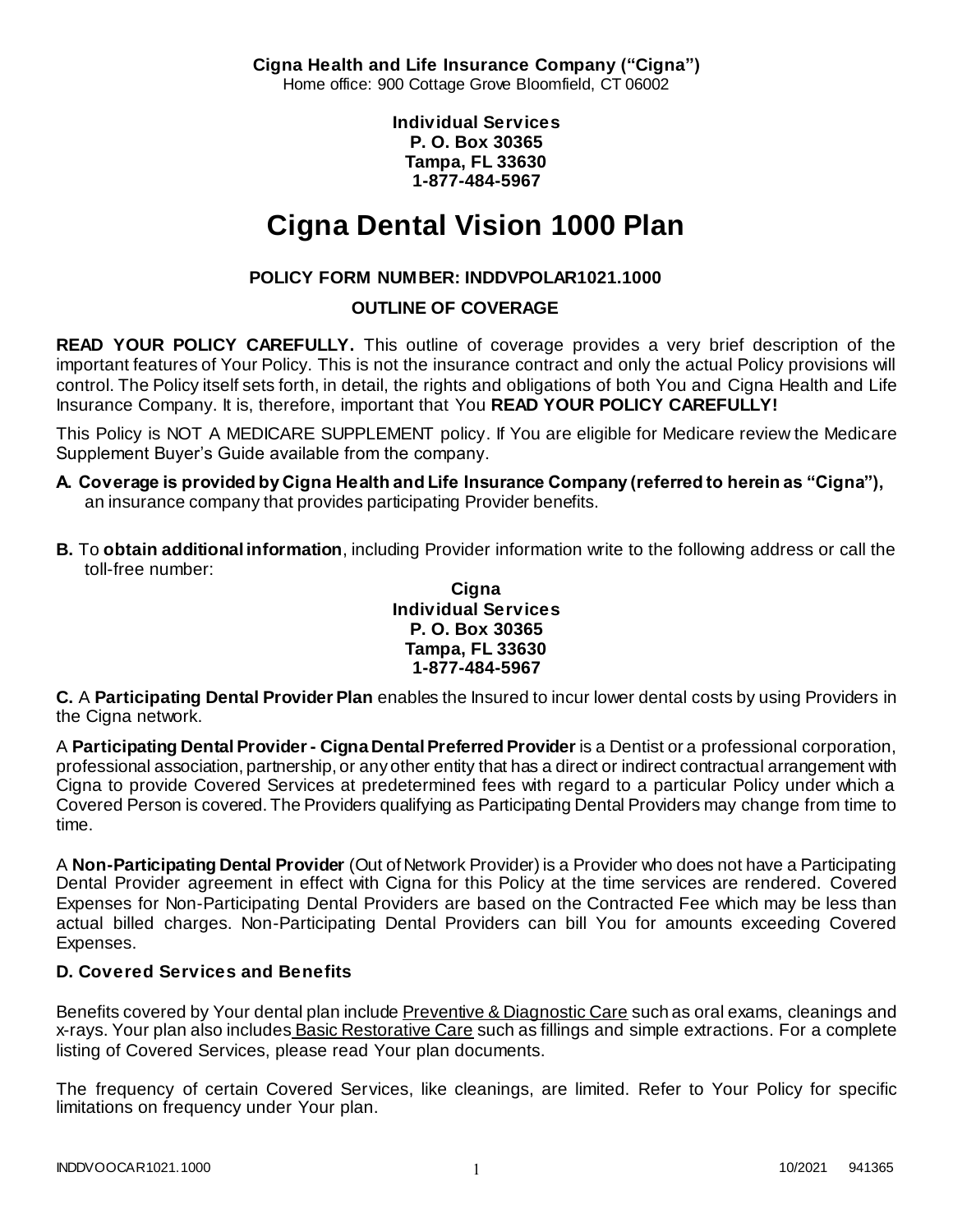### **Benefit Schedule**

The benefits outlined in the table below show the payment percentages for Covered Expenses **AFTER** any applicable Deductibles have been satisfied unless otherwise stated.

# **CIGNA DENTAL AND VISION INSURANCE** *The Schedule*

### **For You and Your Dependents**

### **The Schedule – Dental Benefits**

If You select a Participating Dental Provider, Your cost will be less than if You select a Non-Participating Dental Provider.

#### **Emergency Services**

The Benefit Percentage payable for Emergency Services charges made by a Non-Participating Dental Provider is the same Benefit Percentage as for Participating Dental Provider Charges. Dental Emergency services are required immediately to either alleviate pain or to treat the sudden onset of an acute dental condition. These are usually minor procedures performed in response to serious symptoms, which temporarily relieve significant pain, but do not effect a definitive cure, and which, if not rendered, will likely result in a more serious dental or medical complication.

#### **Dental Deductibles**

Dental Deductibles are expenses to be paid by You or Your Dependent. Dental Deductibles are in addition to any Coinsurance. Once the Dental Deductible maximum in The Schedule has been reached You and Your family need not satisfy any further dental deductible for the rest of that year.

#### **Participating Dental Provider Payment**

Participating Dental Provider services are paid based on the Contracted Fee agreed upon by the Provider and Cigna.

**Non-Participating Dental Provider Payment** Non-Participating Dental Provider services are paid based on the Contracted Fee.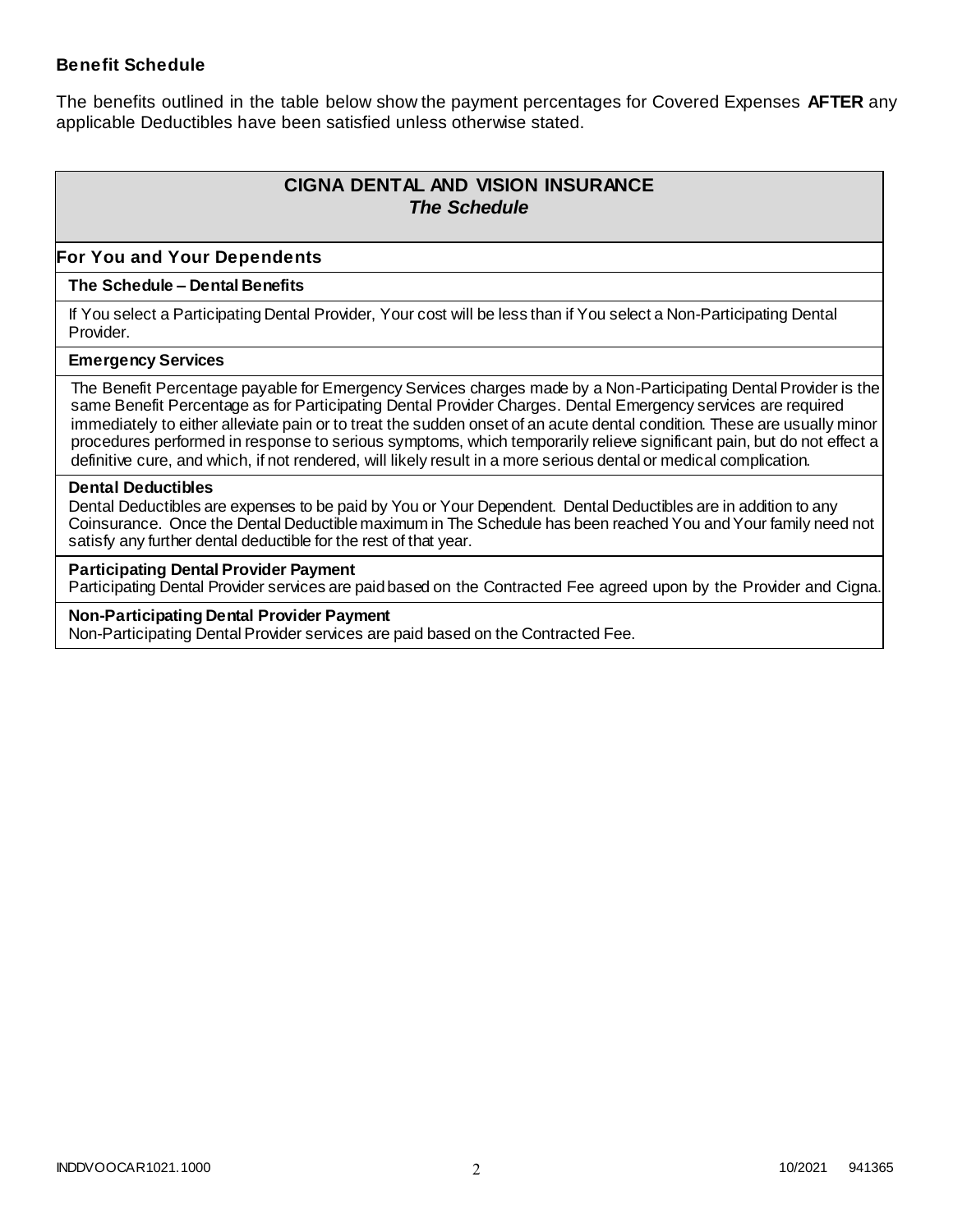| <b>DENTAL BENEFIT HIGHLIGHTS</b>                                                                                                                              |                                                  |
|---------------------------------------------------------------------------------------------------------------------------------------------------------------|--------------------------------------------------|
| Classes I, II<br><b>Calendar Year Maximum</b>                                                                                                                 | \$1,000 per person                               |
| <b>Calendar Year Dental Deductible</b><br>Individual                                                                                                          | \$50 per person                                  |
|                                                                                                                                                               | Not Applicable to Class I                        |
| <b>Family Maximum</b>                                                                                                                                         | \$150 per family                                 |
|                                                                                                                                                               | Not Applicable to Class I                        |
| <b>Class I</b>                                                                                                                                                | The Percentage of Covered Expenses the Plan Pays |
| Preventive Care<br>Oral Exams<br>Routine Cleanings<br>Routine X-rays<br><b>Fluoride Application</b><br><b>Sealants</b><br>Space Maintainers (non-orthodontic) | 100%                                             |
| <b>Class II</b>                                                                                                                                               | The Percentage of Covered Expenses the Plan Pays |
| <b>Basic Restorative</b><br>Fillings<br>Oral Surgery, Simple Extractions<br>Emergency Care to Relieve Pain<br>Non-Routine X-rays                              | 70% after dental deductible                      |

| The Schedule - Vision Benefits                                                                  |                                                                                         |
|-------------------------------------------------------------------------------------------------|-----------------------------------------------------------------------------------------|
| VISION BENEFIT HIGHLIGHTS                                                                       |                                                                                         |
| Eye Examinations, including refraction                                                          | The plan pays 30% of expenses, not to exceed a \$50 calendar<br>year maximum per person |
| Materials (corrective eyeglasses or contact<br>lenses, including fittings and follow-up visits) | \$100 calendar year maximum per person                                                  |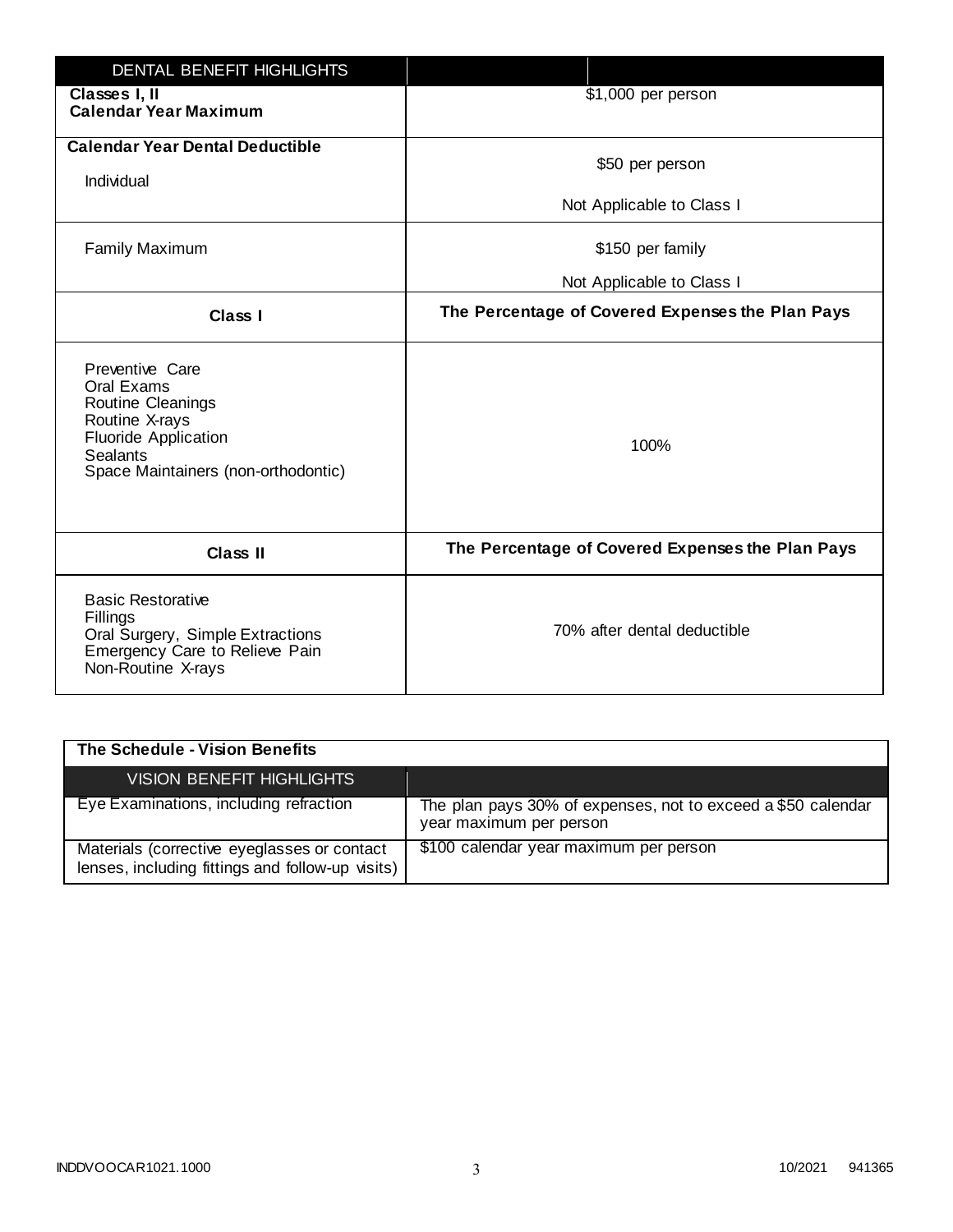# **Waiting Periods**

There is no waiting period for Class I or II dental benefits or for vision benefits.

# **Missing Teeth Limitation**

There is no payment for replacement of teeth that are missing when a person first becomes insured.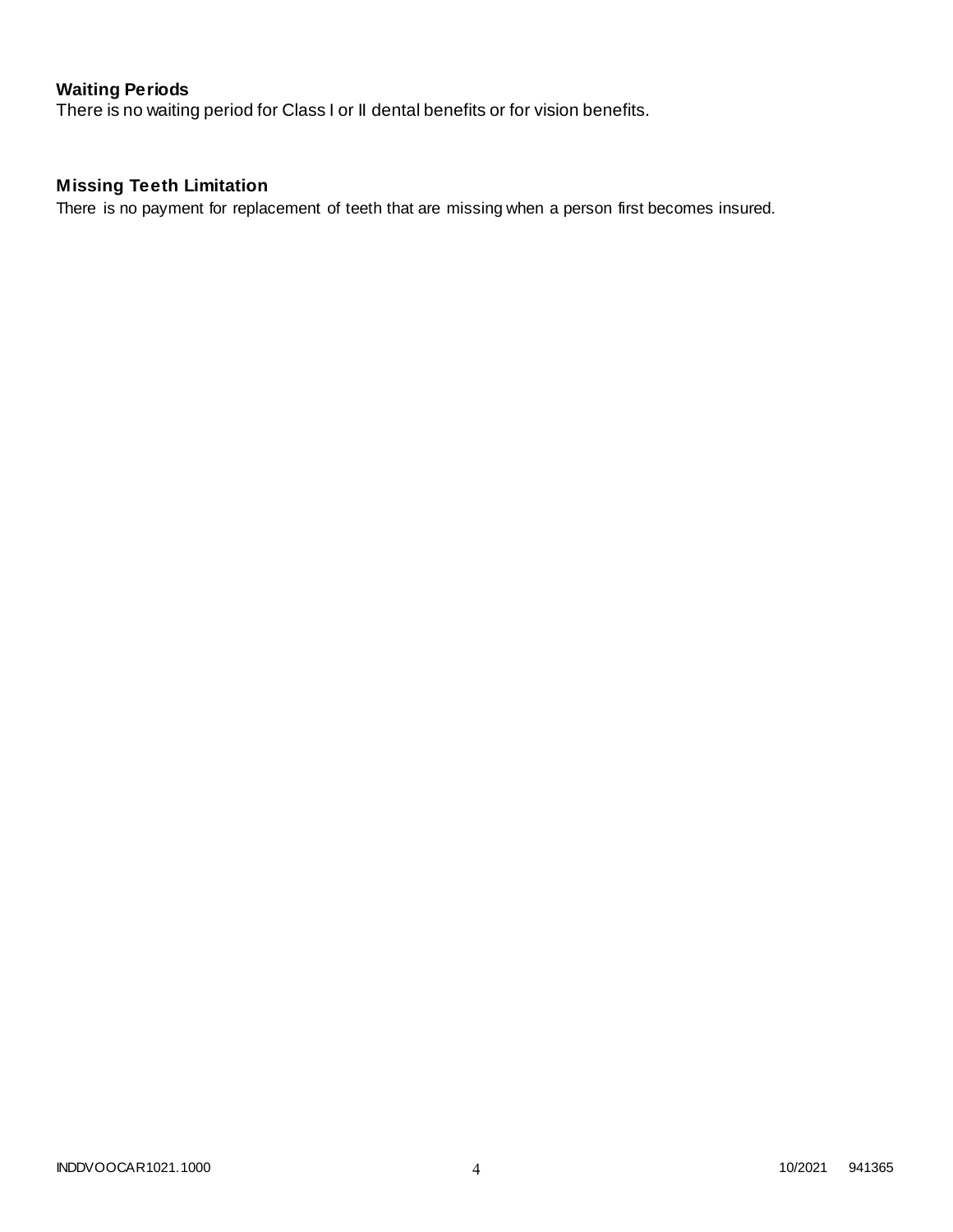# **E. Insured's Financial Responsibility**

The Insured is responsible for paying the monthly or quarterly premium on a timely basis. The Insured is also responsible to pay Providers for charges that are applied to the Deductibles, Coinsurance, and any amounts charged by Non-Participating Dental Providers in excess of the Contracted Fee. In addition, any charges for Medically Necessary and/or Dentally Necessary items that are excluded under the Policy are the responsibility of the Insured.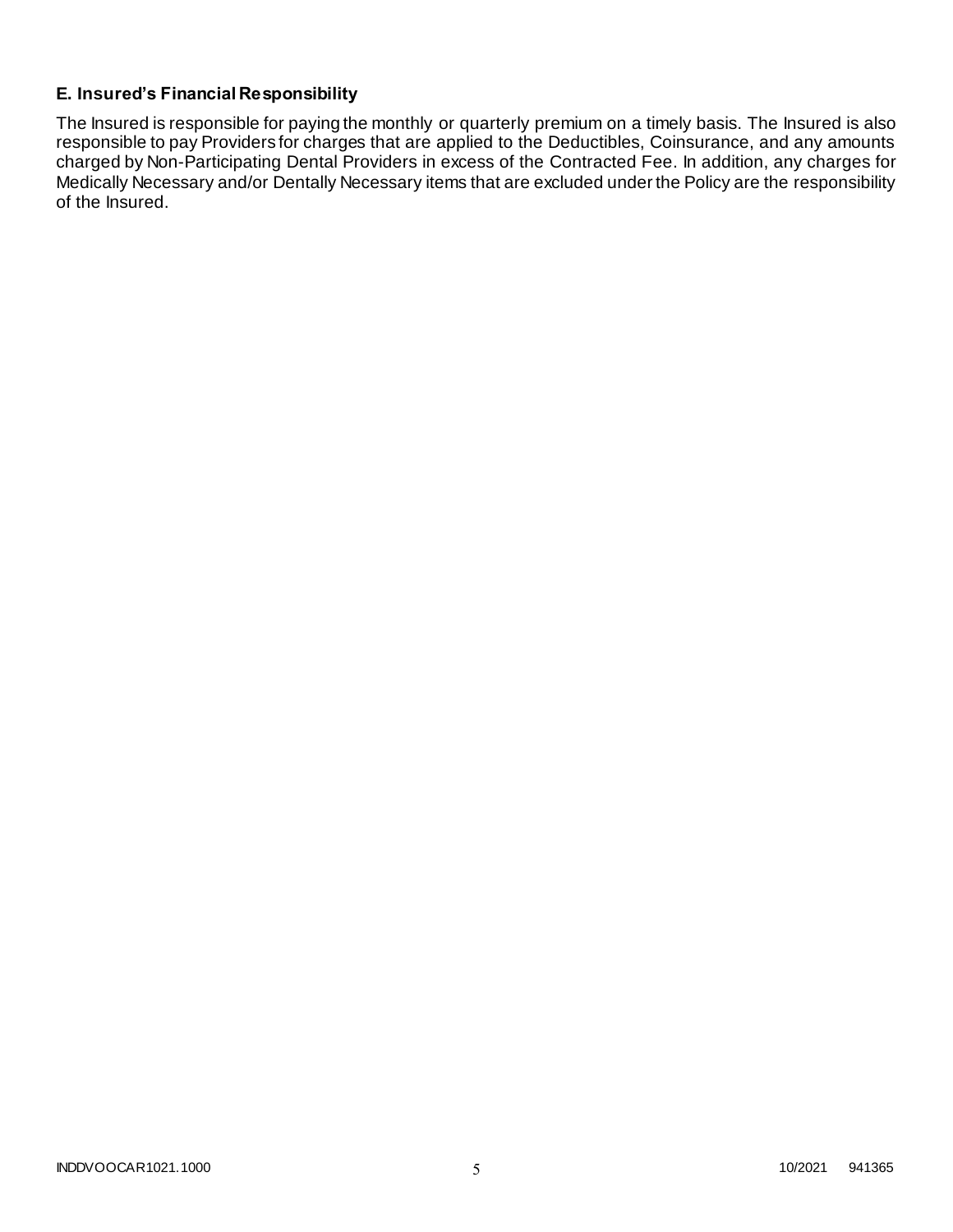# **F. Exclusions and Limitations: What Is Not Covered By This Policy**

# **Expenses Not Covered**

Covered Expenses will not include, and no payment will be made for:

- procedures which are not included in the list of Covered Dental Services or Covered Vision Services;
- cone beam imaging;
- instruction for plaque control, oral hygiene and diet;
- core build-ups;
- veneers;
- precious or semi-precious metals for crowns, bridges and abutments;
- restoration of teeth which have been damaged by erosion, attrition or abrasion;
- bite registrations; precision or semi-precision attachments; or splinting;
- implants or implant related services;
- orthodontic treatment, except for the treatment of cleft lip and cleft palate;
- general anesthesia or intravenous sedation, when used for the purposes of anxiety control or patient management is not covered; may be considered only when medically or dentally necessary and when in conjunction with covered complex oral surgery;
- athletic mouth guards;
- services performed solely for cosmetic reasons;
- personalization or decoration of any dental device or dental work;
- replacement of an appliance per benefit quidelines;
- services that are deemed to be medical in nature;
- services and supplies received from a hospital;
- prescription drugs;
- plano lenses;
- VDT (video display terminal)/computer eyeglass benefit;
- medical or surgical treatment of the eyes;
- any type of corrective vision surgery, including LASIK surgery, radial ketatonomy (RK), automated lamellar keratoplasty (ALK), or conductive keratoplasty (CK);
- Orthoptic or vision training and any associated supplemental testing;
- any eye examination, or any corrective eyewear, required by an employer as a condition of employment , unless otherwise covered by this Policy;
- safety eyewear;
- sub-normal vision aids or non-prescription lenses; or
- Magnification or low vision aids not shown as covered in the Schedule of Vision Coverage.

# **General Limitations**

No payment will be made for expenses incurred for You or any one of Your Dependents:

- For services not specifically listed as Covered Services in this Policy;
- For services or supplies that are not Medically Necessary;
- For services received before the Effective Date of coverage;
- $\,$ iNDDVOOCAR1021.1000 6 10/2021 941365 For services received after coverage under this Policy ends;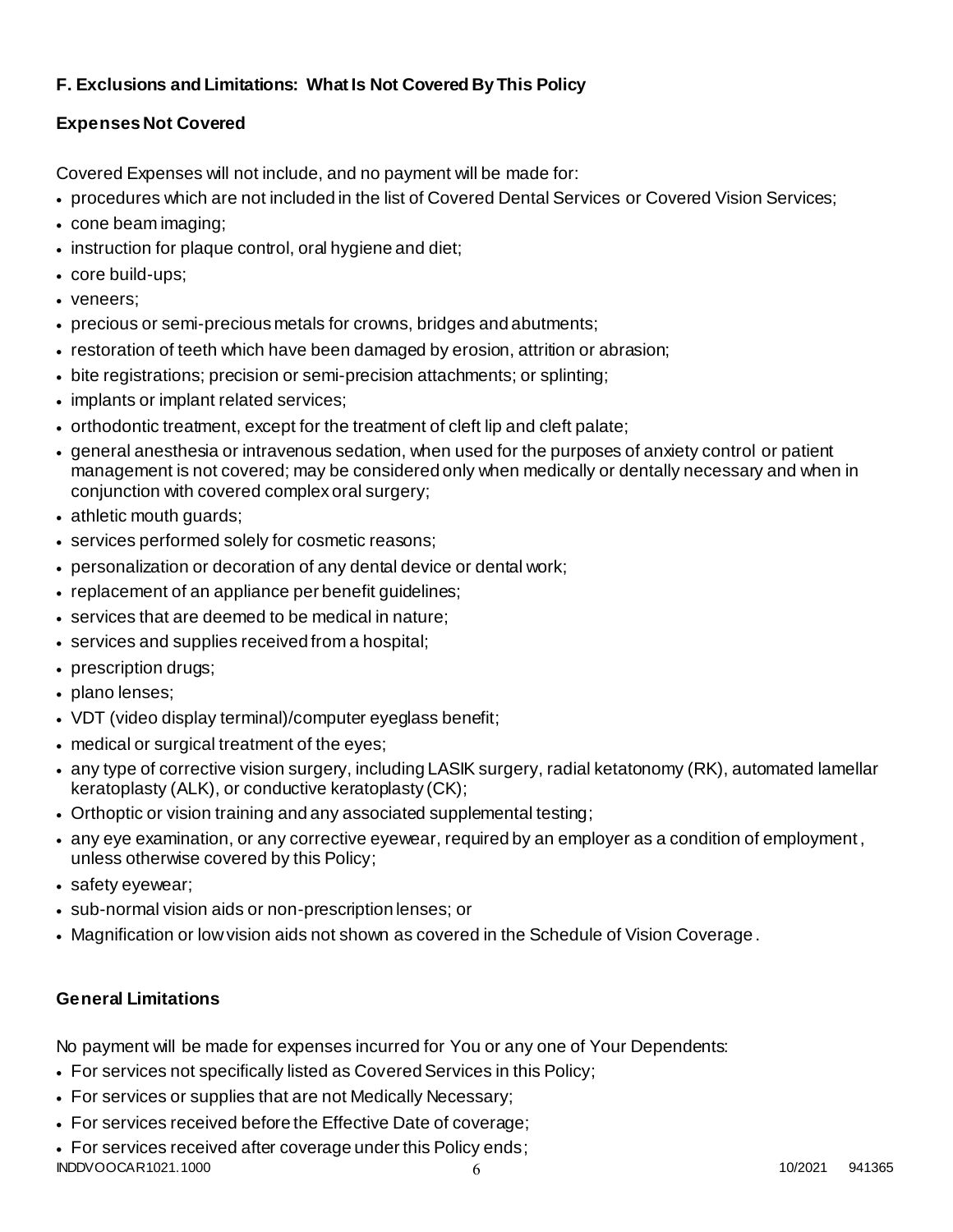- For services for which You have no legal obligation to pay or for which no charge would be made if You did not have insurance coverage;
- For Professional services or supplies received or purchased directly or on Your behalf by anyone, including a Provider, from any of the following:
	- **•** Yourself or Your employer;
	- a person who lives in the Covered Person's home, or that person's employer;
	- a person who is related to the Covered Person by blood, marriage or adoption, or that person's employer.
- for or in connection with an Injury arising out of, or in the course of, any employment for wage or profit;
- for or in connection with a Sickness which is covered under any workers' compensation or similar law;
- for charges made by a Hospital owned or operated by or which provides care or performs services for, the United States Government, if such charges are directly related to a condition which occurred while serving in the military or an associated auxiliary unit (if coverage is suspended for an insured person during military service, upon receipt of written request, we will provide a refund of premium on a pro rata basis);
- services or supplies received due to an act of war, declared or undeclared while serving in the military or an associated auxiliary unit;
- to the extent that payment is unlawful where the person resides when the expenses are incurred;
- for charges which the person is not legally required to pay;
- for charges which would not have been made if the person had no insurance;
- to the extent that billed charges exceed the rate of reimbursement as described in the Schedule;
- for charges for unnecessary care, treatment or surgery;
- to the extent that You or any of Your Dependents is in any way paid or entitled to payment for those expenses by or through a public program, other than Medicaid;
- for or in connection with experimental procedures or treatment methods not approved by the American Dental Association or the appropriate dental specialty society;
- Procedures that are a covered expense under any other plan which provides dental or vision benefits;
- To the extent that benefits are paid or payable for those expenses under the mandatory part of any auto insurance policy written to comply with a "no-fault" insurance law or an uninsured motorist insurance law. Cigna will take into account any adjustment option chosen under such part by You or any one of Your Dependents.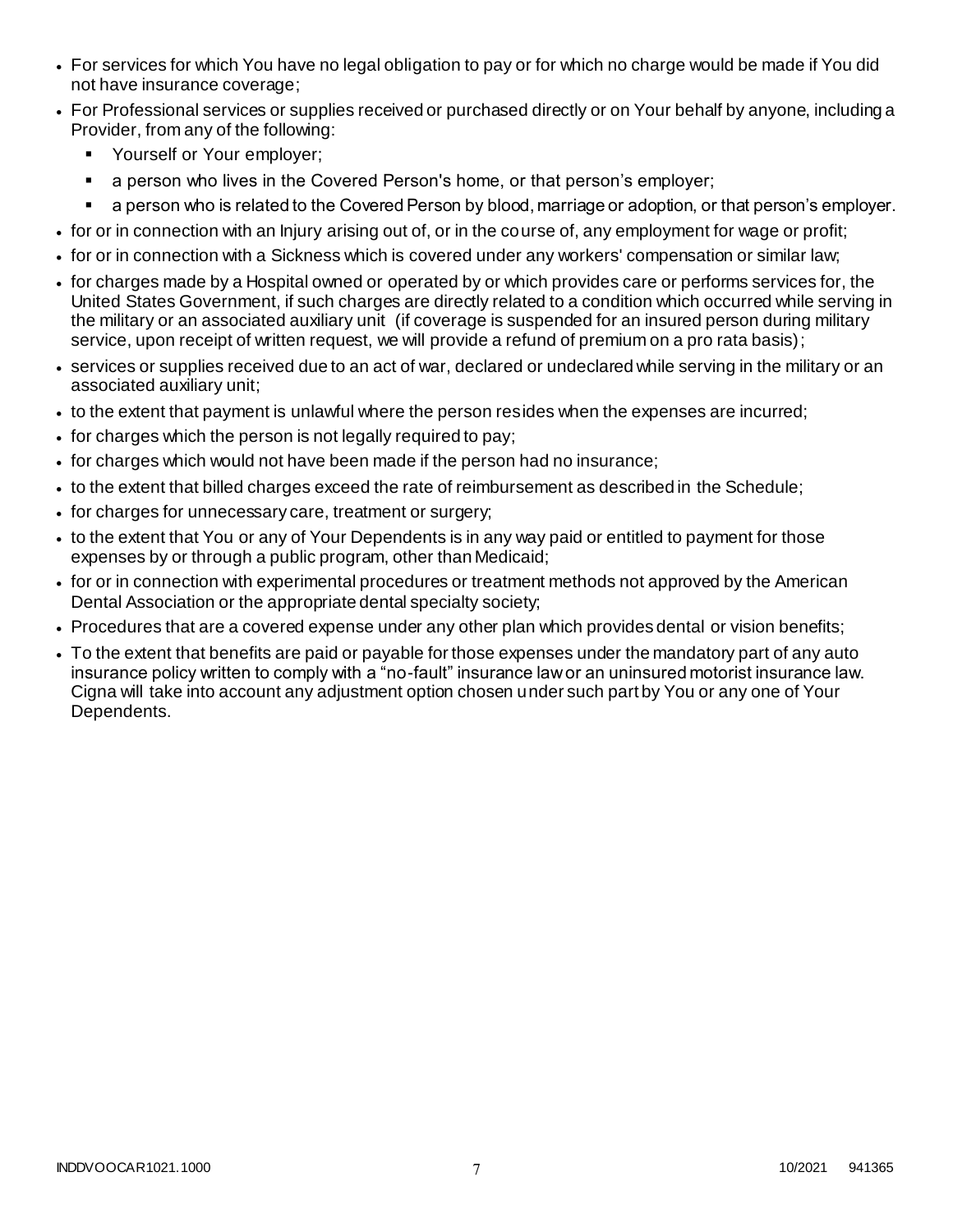### **G. Predetermination of Dental Benefits Program**

Predetermination of Benefits is a voluntary review of a Dentist's proposed treatment plan and expected charges. It is not preauthorization of service and is not required.

The treatment plan should include supporting pre-operative x-rays and other diagnostic materials as requested by Cigna's dental consultant. If there is a change in the treatment plan, a revised plan should be submitted.

Cigna will determine covered dental expenses for the proposed treatment plan. If there is no Predetermination of Benefits, Cigna will determine covered dental expenses when it receives a claim.

Review of proposed treatment is advised whenever extensive dental work is recommended when charges exceed **\$500**.

Predetermination of Benefits is not a guarantee of a set payment. Payment is based on the services that are actually delivered and the coverage in force at the time services are completed.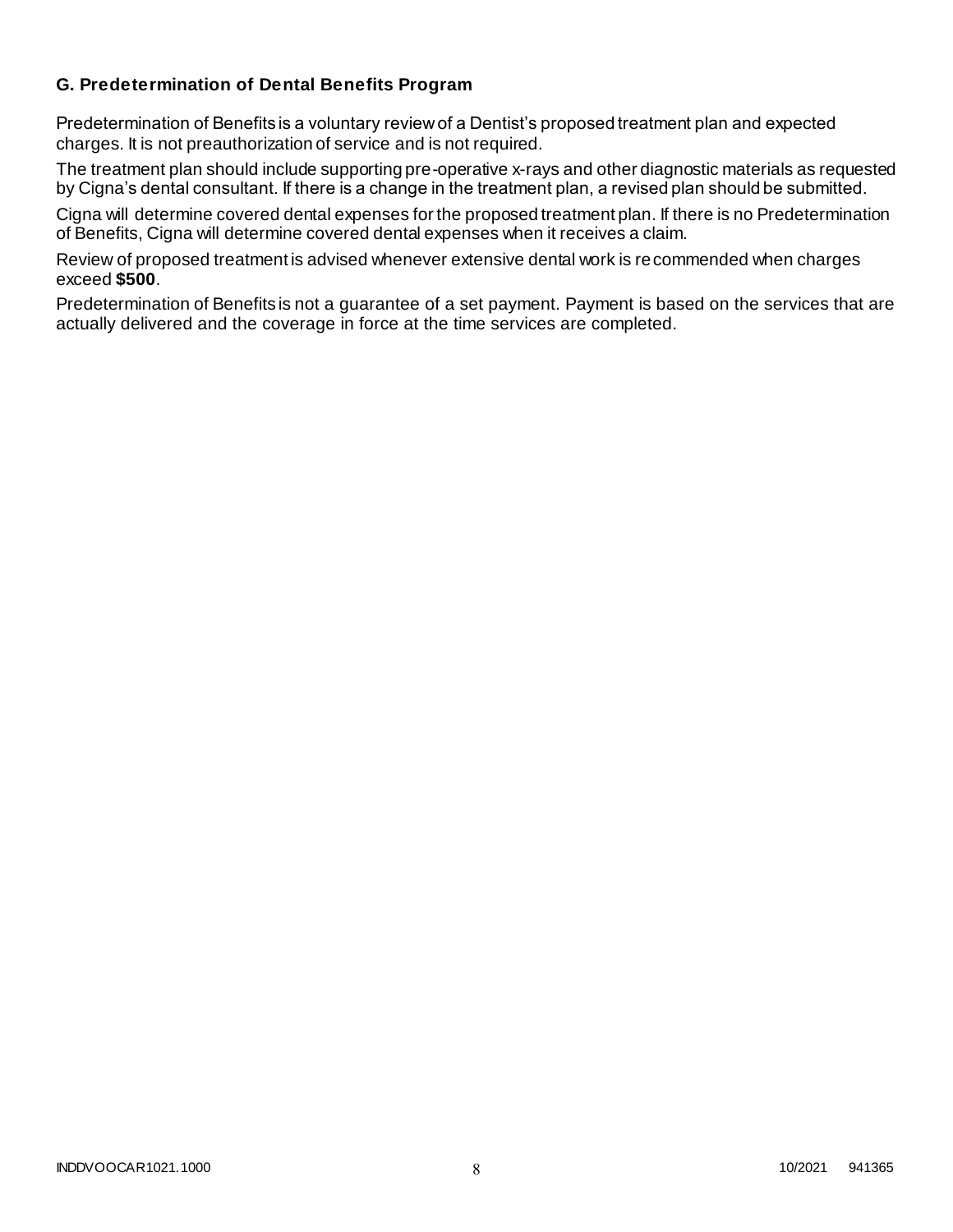### **H. General Provisions**

### **WHEN YOU HAVE A COMPLAINT OR AN APPEAL**

For the purposes of this section, any reference to "You," "Your" or "Yourself" also refers to a representative or Provider designated by You to act on Your behalf, unless otherwise noted.

We want You to be completely satisfied with the care You receive. That is why We have established a process for addressing Your concerns and solving Your problems.

#### **Start with Member Services**

We are here to listen and help. If You have a concern regarding a person, a service, the qualit y of care, or contractual benefits, You can call Our toll-free number and explain Your concern to one of Our Customer Service representatives. You can also express that concern in writing. Please call or write to Us at the following:

Customer Services Toll-Free Number or address on mycigna.com, explanation of benefits or claim form

We will do Our best to resolve the matter on Your initial contact. If We need more time to review or investigate Your concern, We will get back to You as soon as possible, but in any case within 30 days. If You are not satisfied with the results of a coverage decision, You can start the appeals procedure.

#### **Appeals Procedure**

Cigna has a two step appeals procedure for coverage decisions. To initiate an appeal, You must submit a request for an appeal in writing within 365 days of receipt of a denial notice. You should state the reason why You feel Your appeal should be approved and include any information supporting Your appeal. If You are unable or choose not to write, You may ask to register Your appeal by telephone. Call or write to Us at the toll-free number or address on Your Benefit Identification card, explanation of benefits or claim form.

#### **For information or to make a complaint, please contact Us at:**

Policyholder Service Office of Company: Cigna Health and Life Insurance Company Address: P.O. Box 30365, TAMPA, FL 33630 Telephone Number: 877-484-5967 Name of Agent: Address: Telephone Number:

If We at Cigna Health and Life Insurance Company fail to provide You with reasonable and adequate service, You should feel free to contact the Arkansas Insurance Department.

Policyholders have the right to file a complaint with the Arkansas Insurance Department (AID). You may call AID to request a complaint form at (800) 852-5494 or (501) 371-2640 or write the Department at:

> Arkansas Insurance Department 1 Commerce Way, Suite 102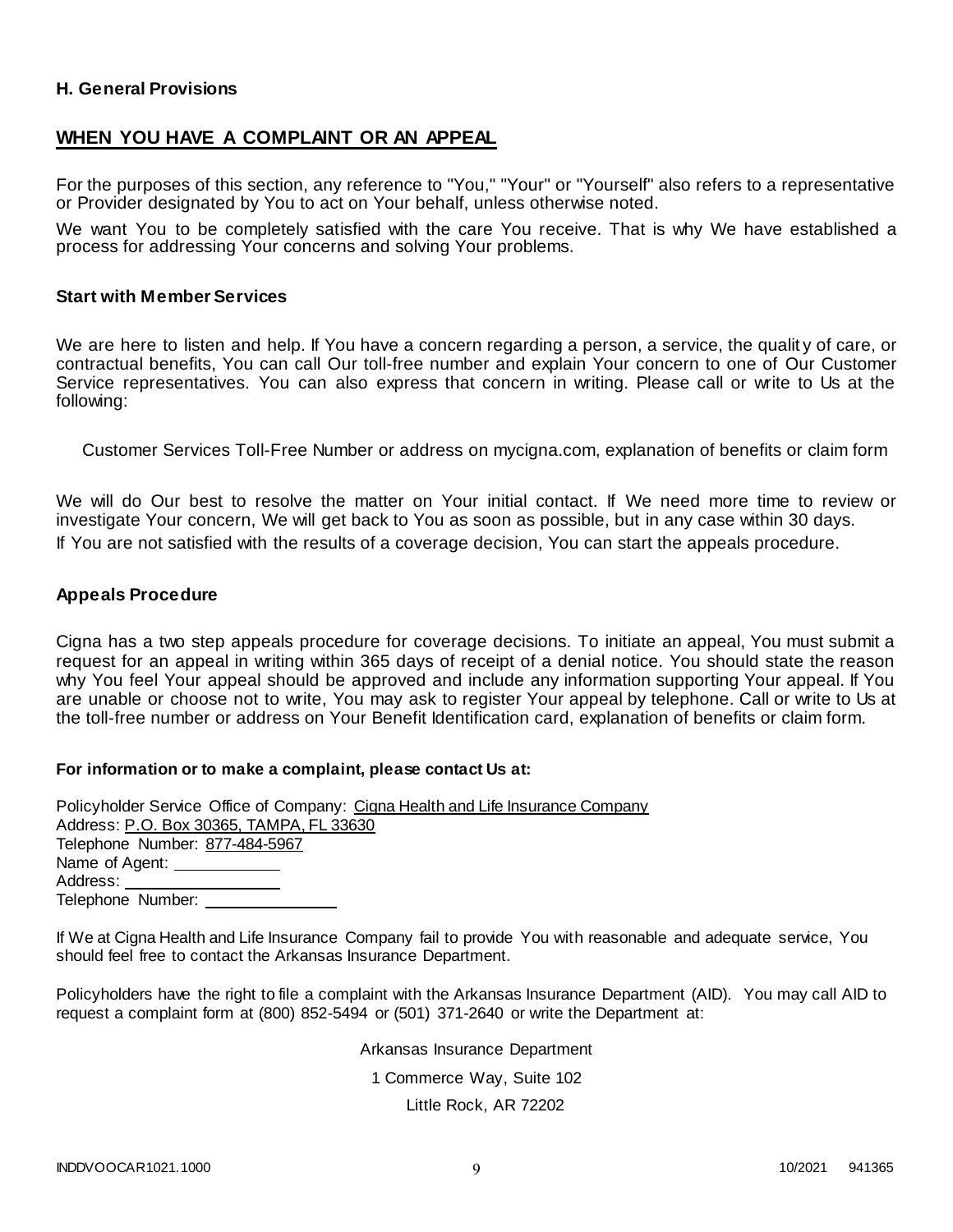### **Level One Appeal**

Your appeal will be reviewed and the decision made by someone not involved in the initial decision. Appeals involving Medical Necessity or clinical appropriateness will be considered by a health care professional.

For level one appeals, We will respond in writing with a decision within 30 calendar days after We receive an appeal for a postservice coverage determination. If more time or information is needed to make the determination, We will notify You in writing to request an extension of up to 15 calendar days and to specify any additional information needed to complete the review.

If You are not satisfied with Our level-one appeal decision, You may request a level-two appeal.

### **Level Two Appeal**

If You are dissatisfied with Our level one appeal decision, You may request a second review. To start a level two appeal, follow the same process required for a level one appeal.

Most requests for a second review will be conducted by the Appeals Committee, which consists of at least three people. Anyone involved in the prior decision may not vote on the Committee. For appeals involving Medical Necessity or clinical appropriateness, the Committee will consult with at least one Dentist reviewer in the same or similar specialty as the care under consideration, as determined by Cigna's Dentist reviewer. You may present Your situation to the Committee in person or by conference call.

For level two appeals We will acknowledge in writing that We have received Your request and schedule a Committee review. For postservice claims, the Committee review will be completed within 30 calendar days. If more time or information is needed to make the determination, We will notify You in writing to request an extension of up to 15 calendar days and to specify any additional information needed by the Committee to complete the review. You will be notified in writing of the Committee's decision within five working days after the Committee meeting, and within the Committee review time frames above if the Committee does not approve the requested coverage.

#### **Notice of Benefit Determination on Appeal**

Every notice of an appeal decision will be provided in writing or electronically and, if an adverse determination, will include:

- (1) the specific reason or reasons for the denial decision;
- (2) reference to the specific Policy provisions on which the decision is based;
- (3) a statement that the claimant is entitled to receive, upon request and free of charge, reasonable access to and copies of all documents, records, and other Relevant Information as defined;
- (4) upon request and free of charge, a copy of any internal rule, guideline, protocol or other similar criterion that was relied upon in making the adverse determination regarding Your appeal, and an explanation of the scientific or clinical judgment for a determination that is based on a medical necessity, experimental treatment or other similar exclusion or limit.

#### **Relevant Information**

Relevant Information is any document, record, or other information which was relied upon in making the benefit determination; was submitted, considered, or generated in the course of making the benefit determination, without regard to whether such document, record, or other information was relied upon in making the benefit determination; demonstrates compliance with the administrative processes and safeguards required by federal law in making the benefit determination; or constitutes a statement of policy or guidance with respect to the plan concerning the denied treatment option or benefit or the claimant's diagnosis, without regard to whether such advice or statement was relied upon in making the benefit determination.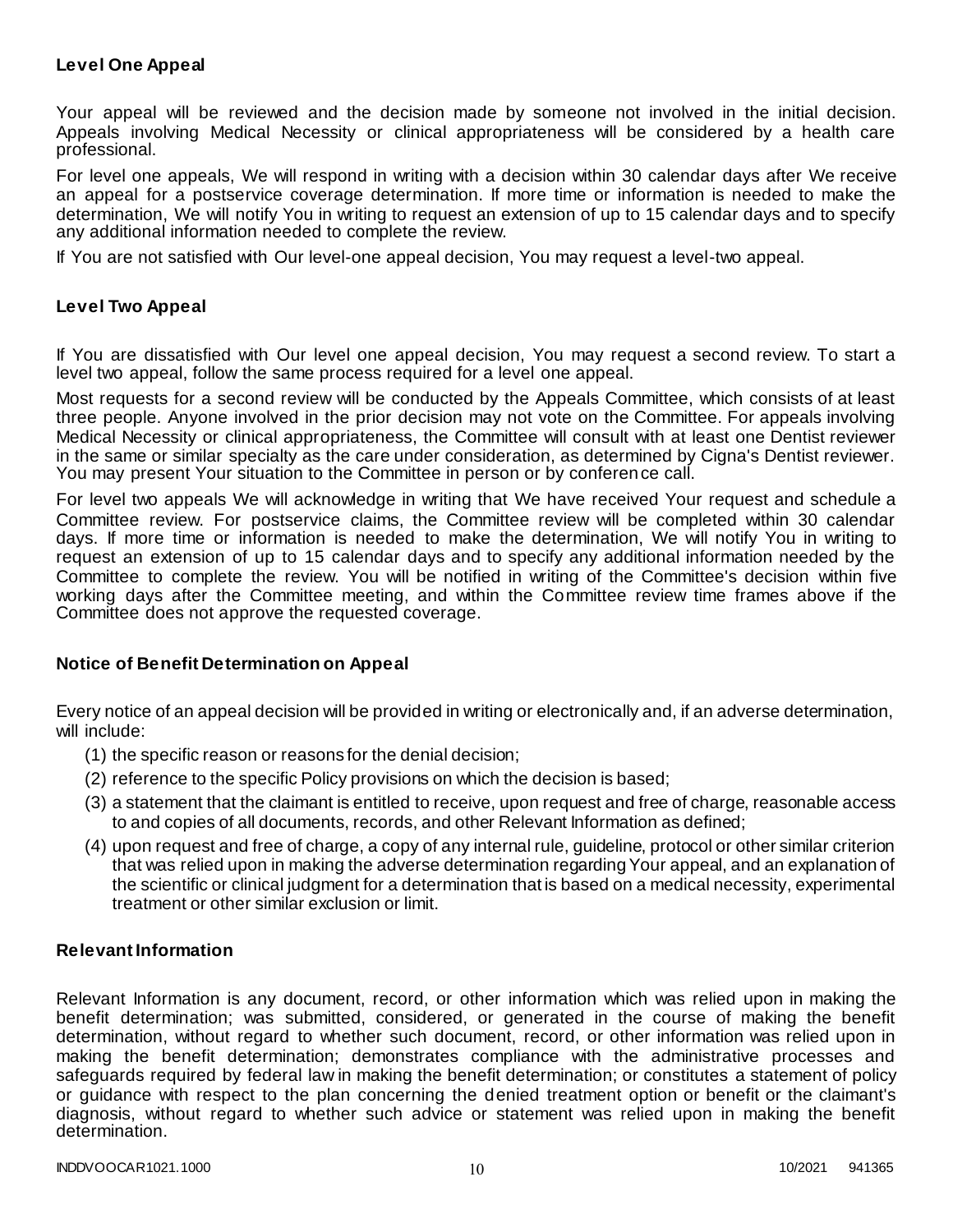# **I. Participating Dental Providers**

Cigna will provide a current list of Dentists currently participating with Cigna and their locations to each Covered Person upon request.

To verify if a Dentist is currently participating with Cigna and is accepting new Cigna Insureds, the Covered Person should visit Our website at mycigna.com.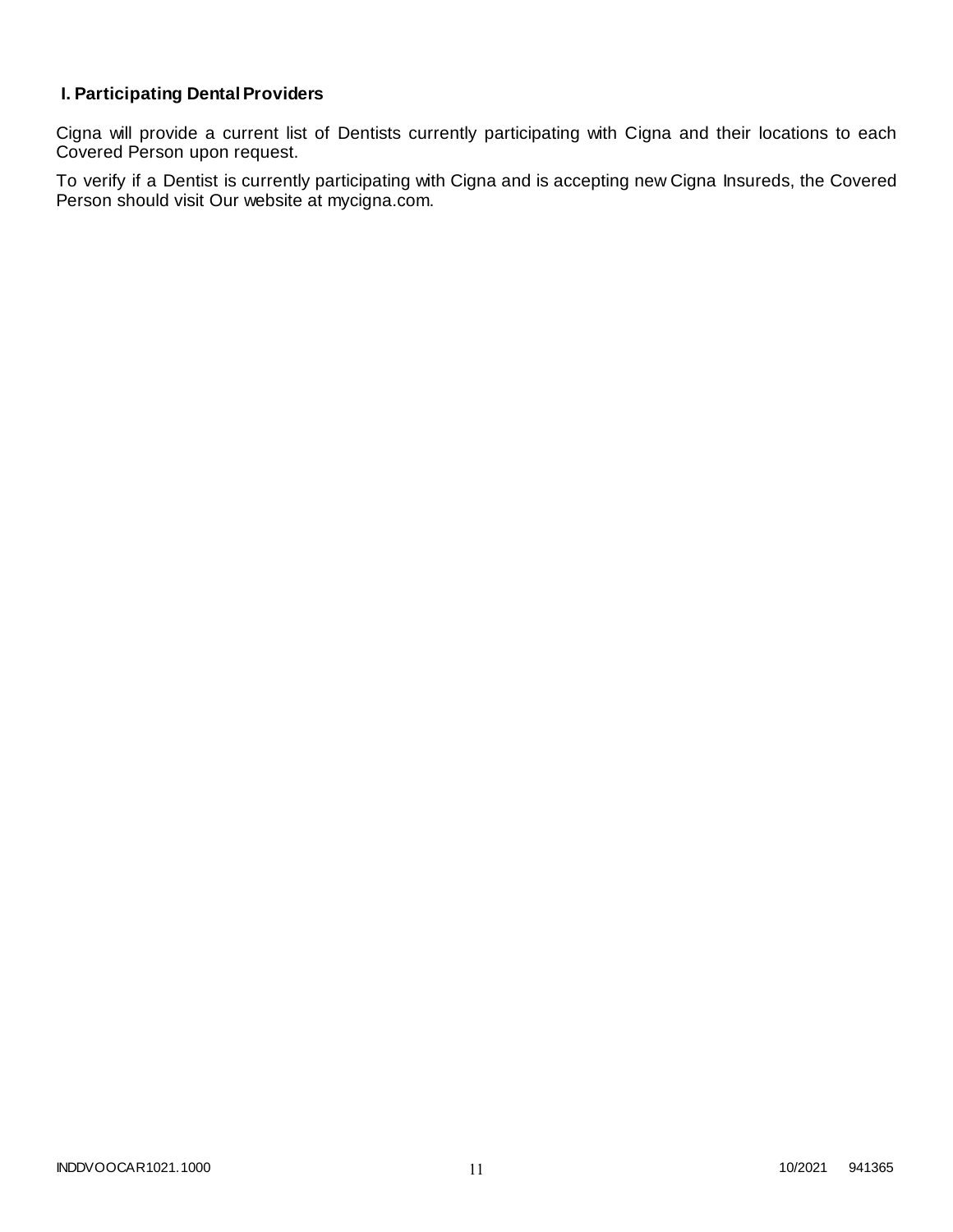### **J. Renewability, Eligibility, and Continuation**

1. The Policy will renew except for the specific events stated in the Policy. Cigna may change the premiums of the Policy with 60 days written notice to the Insured. However, Cigna will not refuse to renew or change the premium schedule for the Policy on an individual basis, but only for all Insureds in the same class and covered under the same Policy as You.

2. The individual plan is designed for residents of Arkansas who are not enrolled under or covered by any other group or individual health coverage. You must notify Cigna of all changes that may affect any Covered Person's eligibility under the Policy.

3. You or Your Dependent(s) will become ineligible for coverage:

- When premiums are not paid according to the due dates and grace periods described in the premium section.
- With respect to Your Spouse, Domestic Partner, or partner to a Civil Union: when the Spouse is no longer married to the Insured or when the union is dissolved.
- With respect to You and Your Family Member(s): when You no longer meet the requirements listed in the Conditions of Eligibility section.
- The date the Policy terminates.
- When the Insured no longer lives in the Service Area.

4. If a Covered Person's eligibility under this Plan would terminate due to the Insured's death, divorce or if other Dependents would become ineligible due to age or no longer qualify as dependents for coverage under this Plan; except for the Insured's failure to pay premium, the Covered Person's insurance will be continued if the Covered Person exercising the continuation right notifies Cigna and pays the appropriate monthly premium within 60 days following the date this Policy would otherwise terminate.